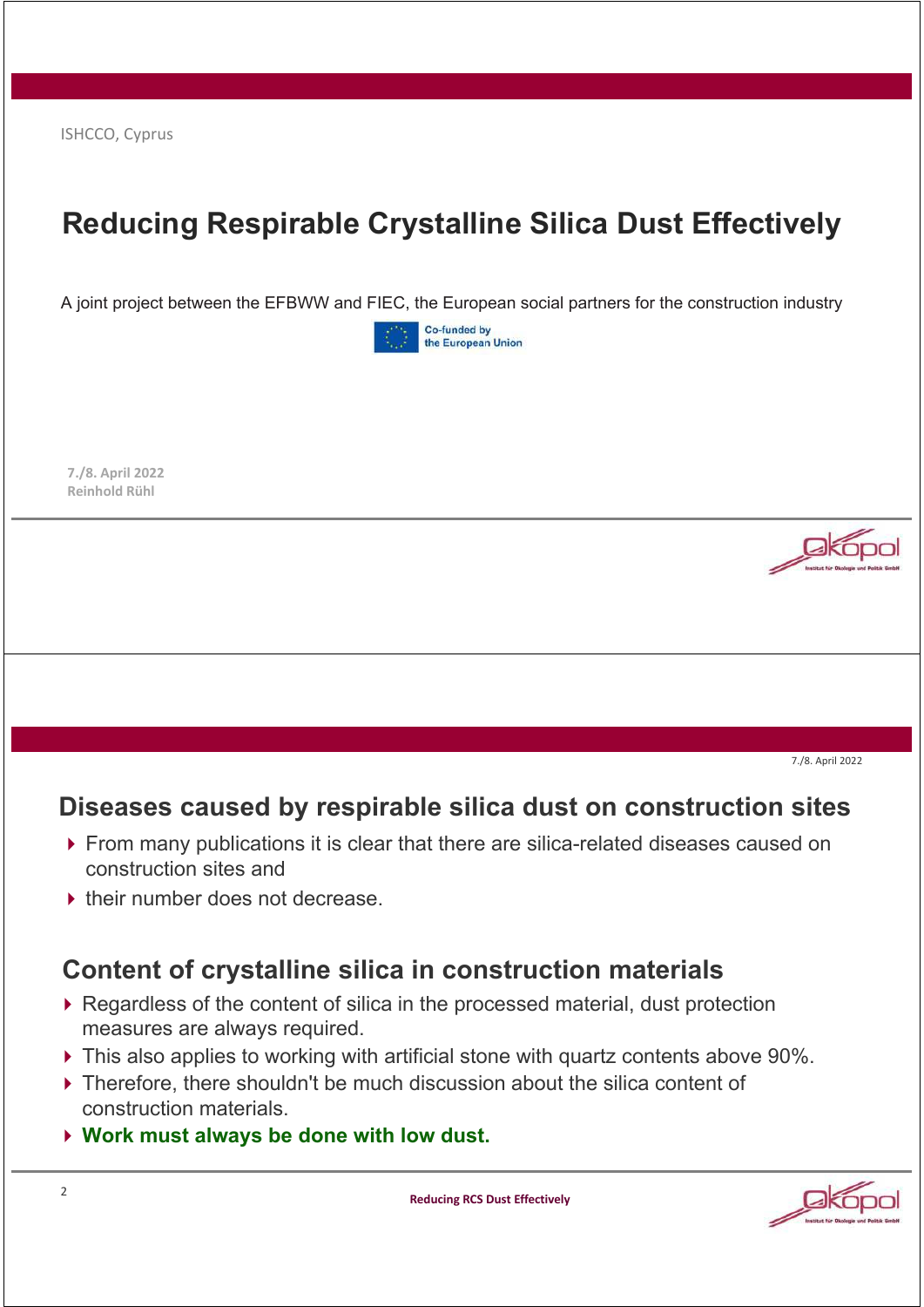## **Limit values for silica, respirable and inhalable dust**

|                                 | mg/m <sup>3</sup> |  |                                                                                         |                |  |  |
|---------------------------------|-------------------|--|-----------------------------------------------------------------------------------------|----------------|--|--|
|                                 | respirable silica |  | respirable dust                                                                         | inhalable dust |  |  |
| <b>Austria, Denmark, France</b> | 0.05              |  | 5                                                                                       | 10             |  |  |
| <b>Belgium, Spain</b>           | 0.1               |  | 3                                                                                       | 10             |  |  |
| <b>Finland</b>                  | 0.05              |  |                                                                                         |                |  |  |
| <b>Germany</b>                  | 0.05              |  | 1.25                                                                                    | 10             |  |  |
| <b>Hungary</b>                  | 0.1               |  | 6                                                                                       | 10             |  |  |
| <b>Ireland</b>                  | 0.1               |  | $\overline{4}$                                                                          | 10             |  |  |
| Latvia                          | 0.1               |  |                                                                                         |                |  |  |
| <b>Netherlands</b>              | 0.075             |  |                                                                                         |                |  |  |
| <b>Poland</b>                   |                   |  |                                                                                         | 10             |  |  |
| <b>Sweden</b>                   | 0.1               |  | 2.5                                                                                     | 5              |  |  |
|                                 |                   |  |                                                                                         |                |  |  |
| <b>European Union</b>           | 0.1               |  | The member states must implement this by January<br>17, 2020 (DIRECTIVE (EU) 2017/2398) |                |  |  |

3

**Reducing RCS Dust Effectively**



7./8. April 2022

## **Exposure Data in the literature**

We received 271 exposure datasets from 55 sources, which we use to describe 150 activities on construction sites

|                               | Park (Korea) 2006                | <b>Network Italiano 2007</b>                           | Alazard (FR) 2021            | Flanagan (USA) 2006              |
|-------------------------------|----------------------------------|--------------------------------------------------------|------------------------------|----------------------------------|
|                               | Meeker (USA) 2009                | <b>CooperM (USA) 2012/2015</b>                         | Thorpe (GB) 1999             | McLean (NZ) 2017                 |
|                               | SUVA (CH)                        | CooperJ (USA) 2015                                     | Radnoff (Can) 2014           | Szadkowska (PL) 2006             |
|                               | Deurssen '14 (NI)                | Tjoe (NI) 2003                                         | Lumens (NI) 2001             | Echt (USA) 2004/2007             |
| task/job                      | <b>BG BAU (Germ)</b>             | Kirkeskov (Danem) 2016                                 | Beaudry (Can) 2013           | Betten (Germ) 2005               |
|                               | R12: 0.04-0.59: GM 0.22          |                                                        |                              | 107:<br>GM 3.0                   |
| Bricklayer                    | GM 0.02<br>S12: 0.01-0.04;       |                                                        | S16: 0.017 - 1.0; GM 0.105   | R07: GM 1.3                      |
|                               | m 2.83<br>$S05: 1.0 - 4.0:$      | R01:69.60                                              | $RO6: 8.0 - 58.0$            | R05: 21-115:<br>GM 43.2          |
| Cutting stones, dry           | m 0.94<br>$SO5: 0.45 - 1.6$      | S01: 44.37                                             | $S06: <0.5 - 4.8$            | S05: 5.7-38:<br>GM 12.7          |
|                               | $S05: 0.09 - 0.61:$ m 0.26       | m 3.81<br>R04: 1.81 - 5.97;                            | R04: 0.6, 1.3, 1.9, 6.4      | R05: 2.9-11:<br>GM 5.73          |
| Cutting stones, wet           | $S05: <0.05 - 0.14$ ; m 0.09     | S04: 0.920 - 3.405: m 2.161                            | S04: <0.3, <0.3, <0.4, <0.6  | GM 1.62<br>S05: 1.0-2.2:         |
| Cutting stones with           | S05: < 0.05 - 0.17; m 0.11       |                                                        | R02: 0.2, 0.7                | GM 2.58<br>R05: 1.9-3.6:         |
| extraction                    | $SO5: < 0.05 - 0.15$ ; m 0.08    |                                                        | $S$ 02: < 0.35, < 0.5        | GM 0.95<br>S05: 0.79-1.1:        |
|                               | GM 0.86<br>R46: 0.02-10.86:      |                                                        | R03: 0.25, 5.01, 18.5        | R95: GM 1.82                     |
| Drilling in concrete          | GM 0.20<br>S46: 0.01-1.36:       | $S05: 0.42 - 0.84$ ; m 0.68                            | S03: < 0.02, 0.02, 0.90      | S97: GM 0.20                     |
|                               | R58: 4.26 - 367.5: GM 50.0       |                                                        |                              | R <sub>10</sub> :<br>GM 5.5      |
| Concrete grinding             | S58: 0.1 - 17.62; GM 2.06        |                                                        |                              | S10: 0.012-3.21; GM 0.657        |
|                               | R02: 0.69, 2.32                  | R32: 10.9 - 183.3; GM 41.3; 95 106.8 R53: n.d. - 18.9; | GM 3.1                       | I05: GM 11.0                     |
| Milling slots                 | S02: 0.10, 0.32                  | S15: 1.058-5.198; GM 2.423; 95 5.035 S53: n.d. - 6.9;  | GM 0.7                       | R05: GM 2.9                      |
|                               | R05: 11.08 - 22.91               | GM 3.94: 95 17.3<br>R11: 0.2 - 21.6:                   |                              | m 1.56<br>$R04: < 0.55 - 2.82$ : |
| Milling slots with extraction | S05: 1.88 - 3.89                 | S02: 0.346, 0.672                                      |                              | S04: < 0.016-0.35; m 0.137       |
| mixing mortar / glue /        |                                  | $R08: <0.18 - 5.02$ ; m 1.78                           | $0.45 - 1.83$<br>R05:        | R32: GM 1.39                     |
| concrete                      |                                  | S02: 0.02, 0.048                                       | $S05: < 0.009 - 0.03$        | S32: GM 0.04                     |
|                               | S05: 3.06 - 7.24; m 4.99         | GM 2.4<br>R10: 0.55-8.0:                               |                              | R 97: GM 6.05                    |
| Tuckpoint grinding            | S05: 5.25 - 25.8; m 10.9         | S10: 0.089-1.6;<br>GM 0.35                             | S97: 0.00 - 24; GM 0.25      | S101: GM 0.60                    |
|                               | R115:0.30-21.2; GM 1.18; 95 12.3 | GM 1.5<br>R05: 0.55-4.00:                              | R36: 0.2 - 10.6; GM 2.1      |                                  |
| Inner wall construction       |                                  | S05: 0.016-0.084: GM 0.036                             | S36: n.d. - 0.2; GM 0.04     |                                  |
|                               | R21: 0.03-4.67: GM 0.22          | $ 38:0.08 - 8.40 $<br>GM 1.26                          |                              |                                  |
| Carpenter                     | S21: 0.01-0.09: GM 0.02          | GM 0.27<br>R25: <0.09 - 1.5;                           | S11: 0.013 - 0.041; GM 0.023 |                                  |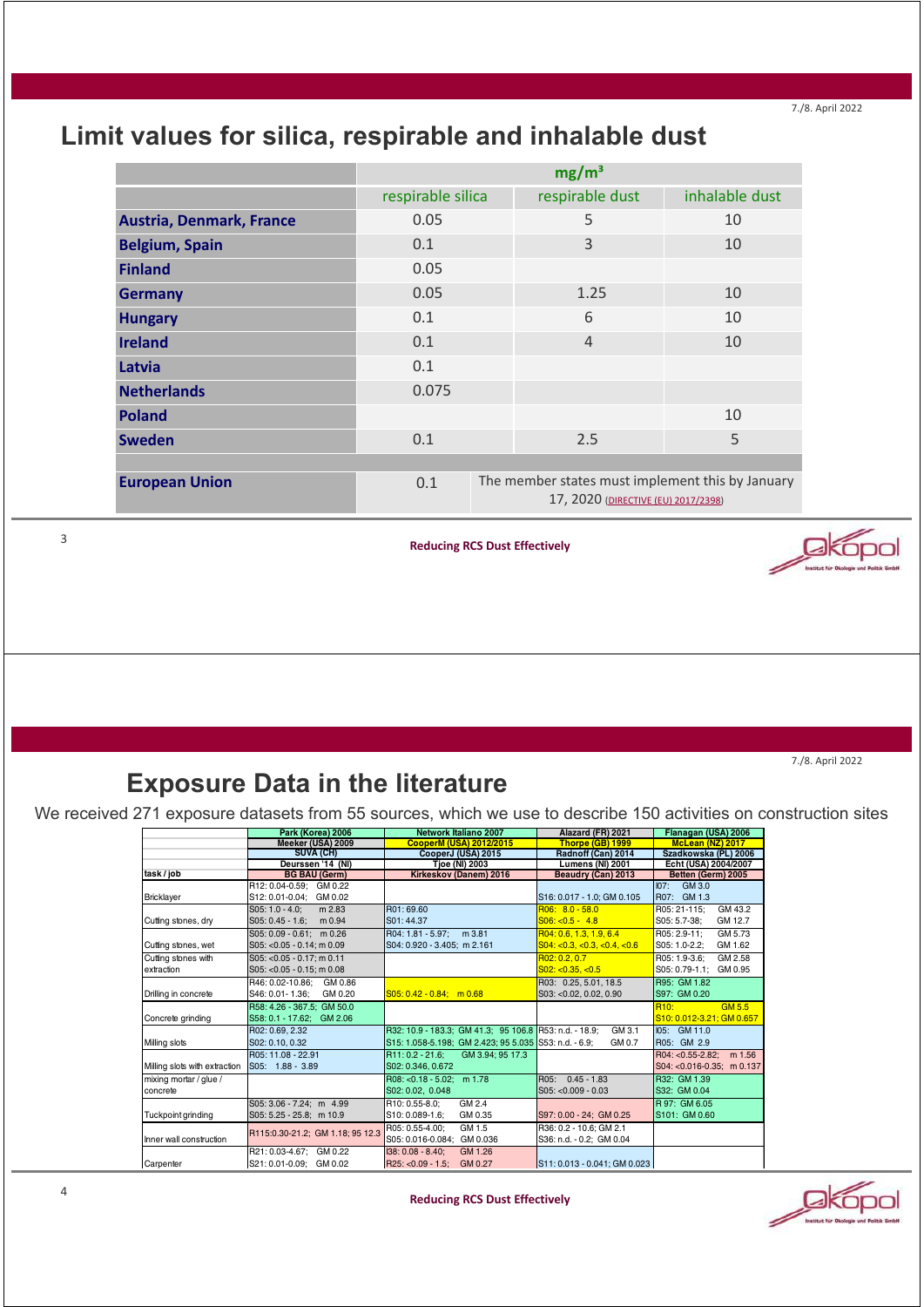### **Exposure data and practical experience**



**Exposure data and practical experience**



**Reducing RCS Dust Effectively**



7./8. April 2022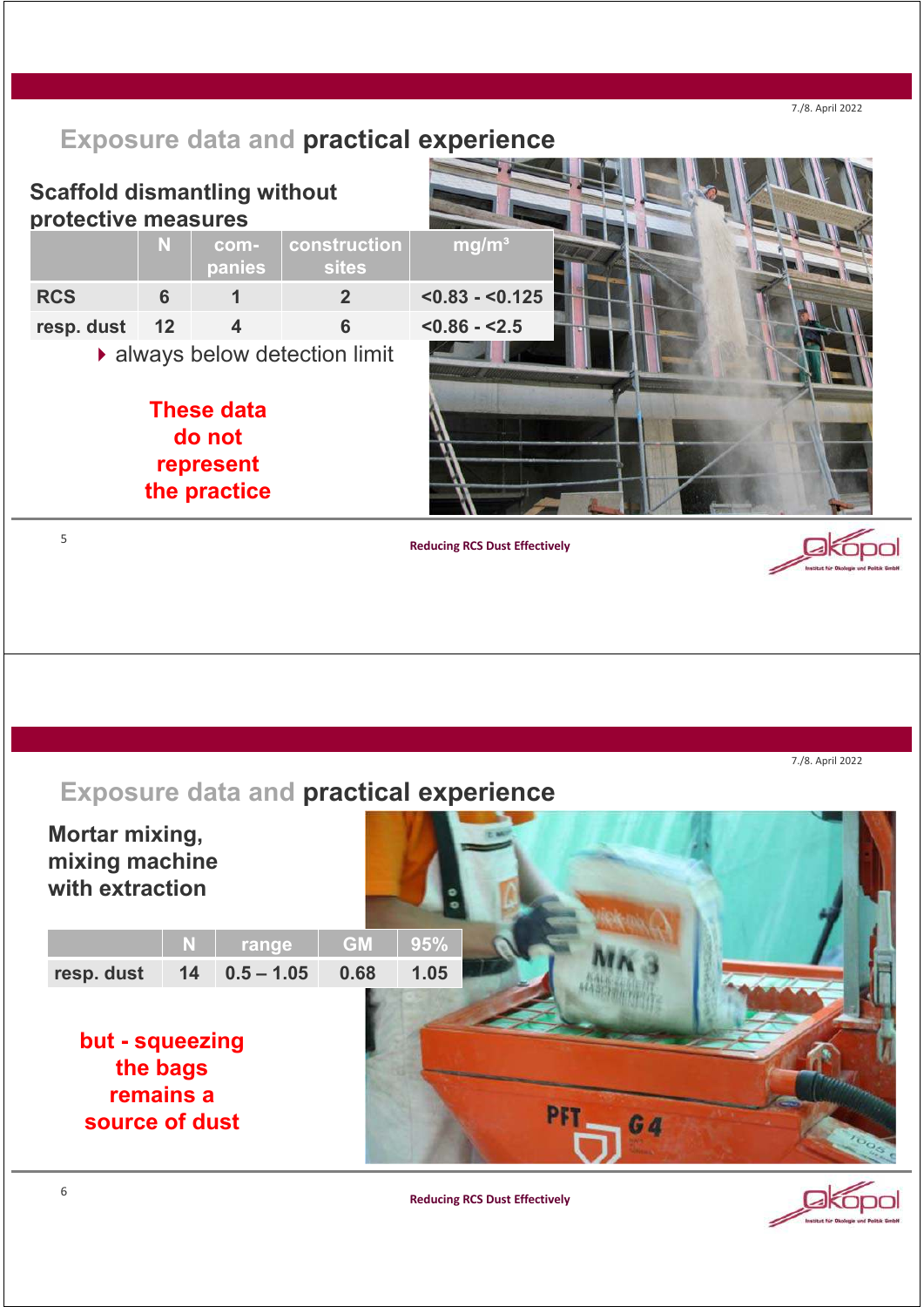# 7./8. April 2022 **Exposure data and practical experience** ▶ There is no or only little exposure data on this and some other low-dust techniques. However, practical experience shows that the application of such measures significantly improves the exposure situation ▶ Thus, such techniques were considered when good practice was derived (highlighting that more data might be needed for a through scientific assessment) 7 **Reducing RCS Dust Effectively** íono 7./8. April 2022 **List of low dust techniques Low-dust cleaning with vacuum cleaner for construction sites Wet work Handheld machines with extraction device Drill holes with low-dust Air cleaner Pre-separator for a lot of dust Dust barriers Low-dust mixing Silos, One-Way-Container Scattering low dust quartz sand Dust on construction site roads Liquid soil www.bgbau.de/themen/sicherheit-und-gesundheit/staub/low-dust-techniques/**8

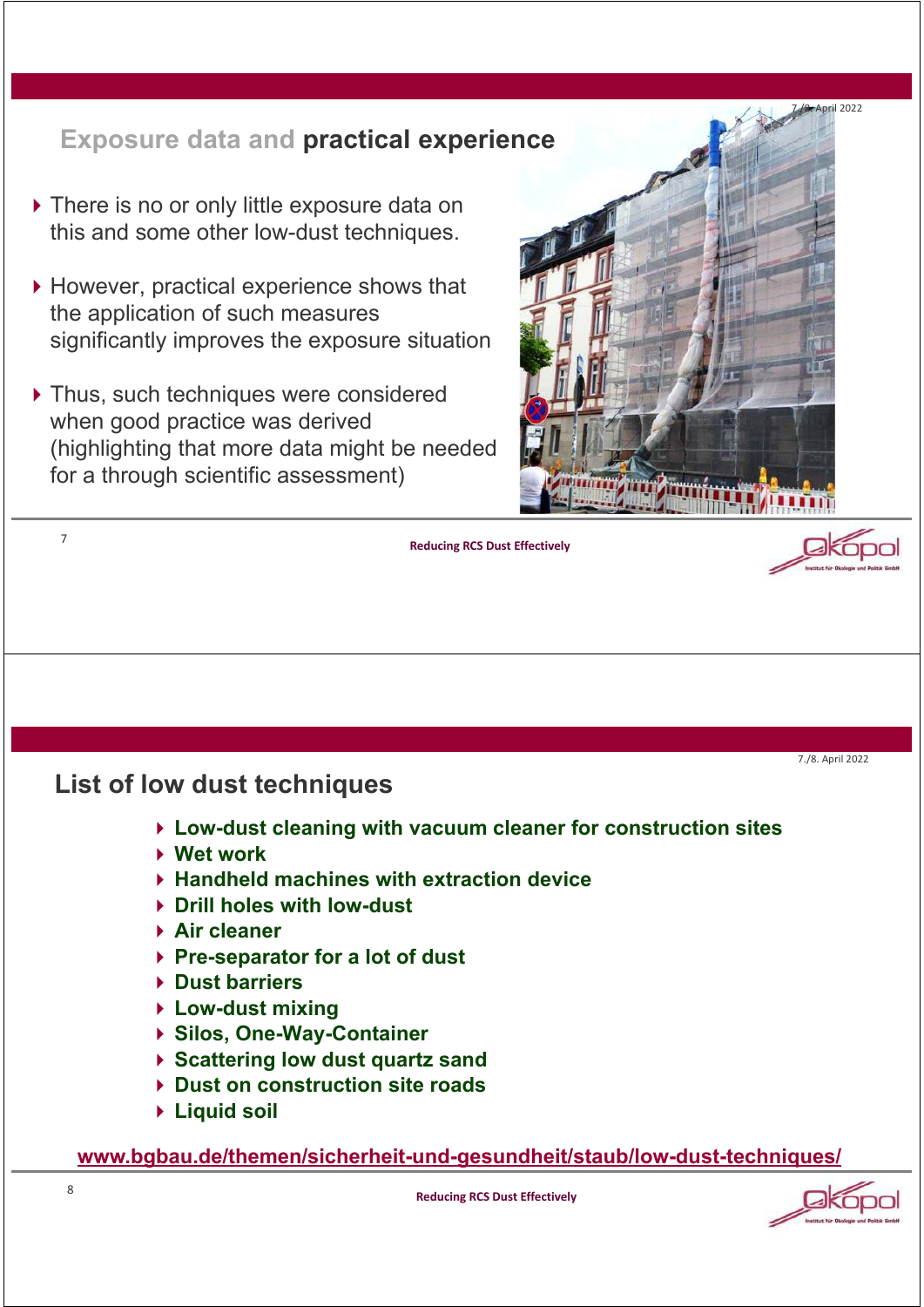### **Developing best/good practice**

In many papers, in addition to technical protective measures respiratory protection is required as a backup measure.

- Lorsque que les mesures de protection collective ne suffisent pas à éliminer le risque, mettre à la disposition du personnel des EPI adaptés ("When collective protection measures are not sufficient to eliminate the risk provide personnel with suitable PPE"; INRS, 2018)
- ▶ Con sistema de captacion de polvo y EPR ("With dust collection system and respiratory protection"; FCC, 2020)
- Often respiratory protective equipment is an essential part of silica dust control, in addition to engineering controls. Many of these disposable masks are 'single shift' in products and so should not be used for more than a single day. (SLIC, 2016)

| 9                                                                                                              | <b>Reducing RCS Dust Effectively</b>                                            |                  |
|----------------------------------------------------------------------------------------------------------------|---------------------------------------------------------------------------------|------------------|
|                                                                                                                |                                                                                 |                  |
|                                                                                                                |                                                                                 |                  |
|                                                                                                                |                                                                                 |                  |
| Developing best/good practice                                                                                  |                                                                                 | 7./8. April 2022 |
| in in a fact that is not considered and the state of the fact of the state of the state of the state of the st | But mostly, partly in the same papers, the lack of effectiveness of respiratory |                  |

protection on construction sites is pointed out.

- I have never encountered fully effective protection where tight fitting facepieces have NZ been selected (APPG, 2019);
- ▶ Do not allow facial hair for employees using respirators. Facial hair can interfere with the sealing surface of respirators (Grant, 2019);
- Workers must be clean-shaven to get an effective seal to the face with a tight-fitting mask. Long hair can interfere with the seal (SLIC, 2016).

## **How helpless the demand for respiratory protection is, is shown by the demand that workers must be clean-shaven**

**Rühl®**  (not only with today's beard fashion**)**

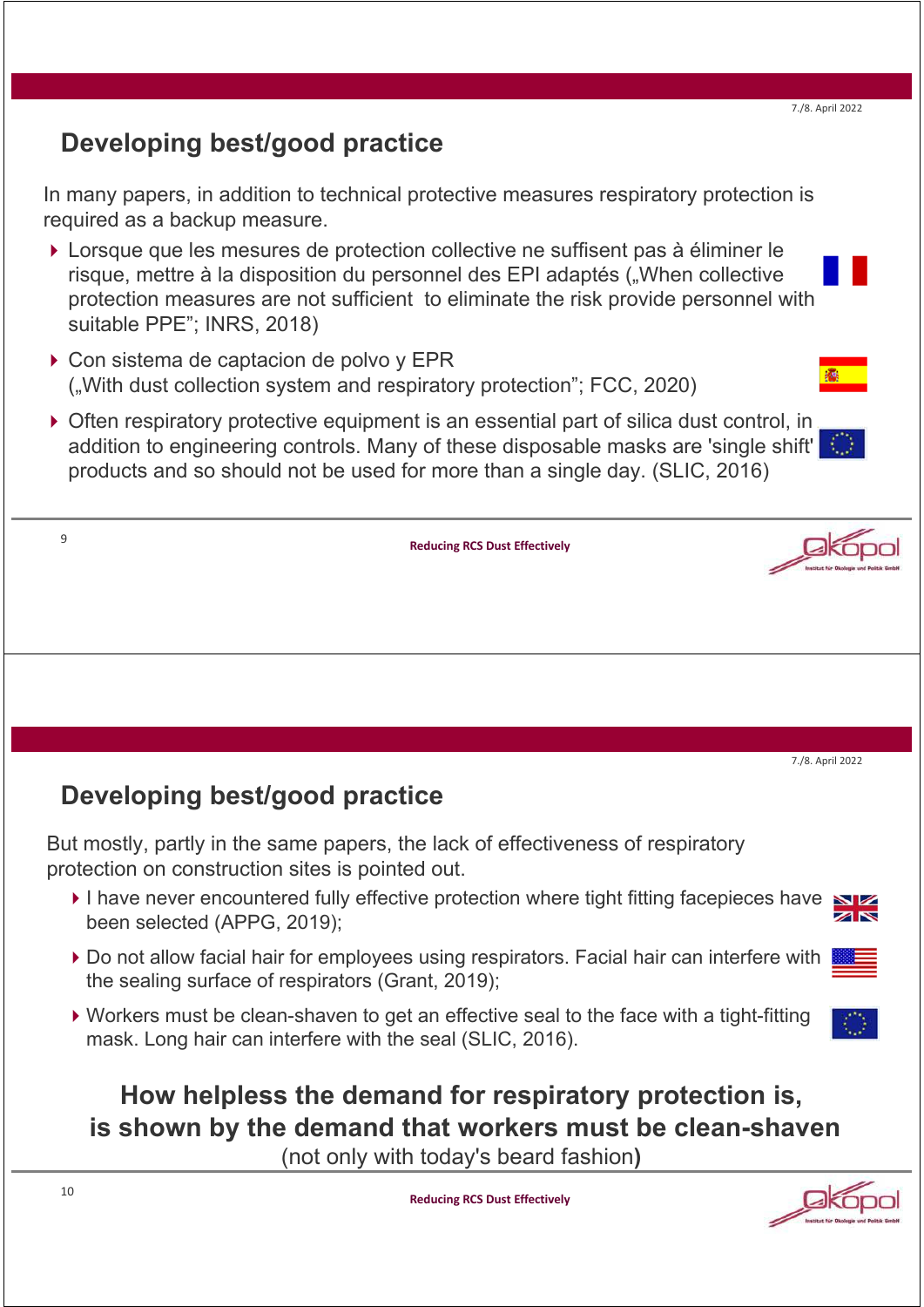## **Developing best/good practice: Use the STOP – Principle!**

- $\triangleright$  If compliance with the limit values is possible through technical or organizational measures, no additional PPE is recommended
	- neither employers nor employees understand why they should use extraction on the handheld tools and still wear respiratory protection
	- according to the STOP principle technical measures have to be taken before personal measures
- If there is any doubt as to whether a technical or organizational measure is sufficient, air cleaners are recommended as backup measure to achieve low-dust working
- In addition, air cleaners also protect neighbouring trades, residents and the environment

11

**Reducing RCS Dust Effectively**

7./8. April 2022

## **Developing best/good practice: Use the STOP – Principle!**



**Combination of technical measures - jackhammer with extraction and air cleaner** 

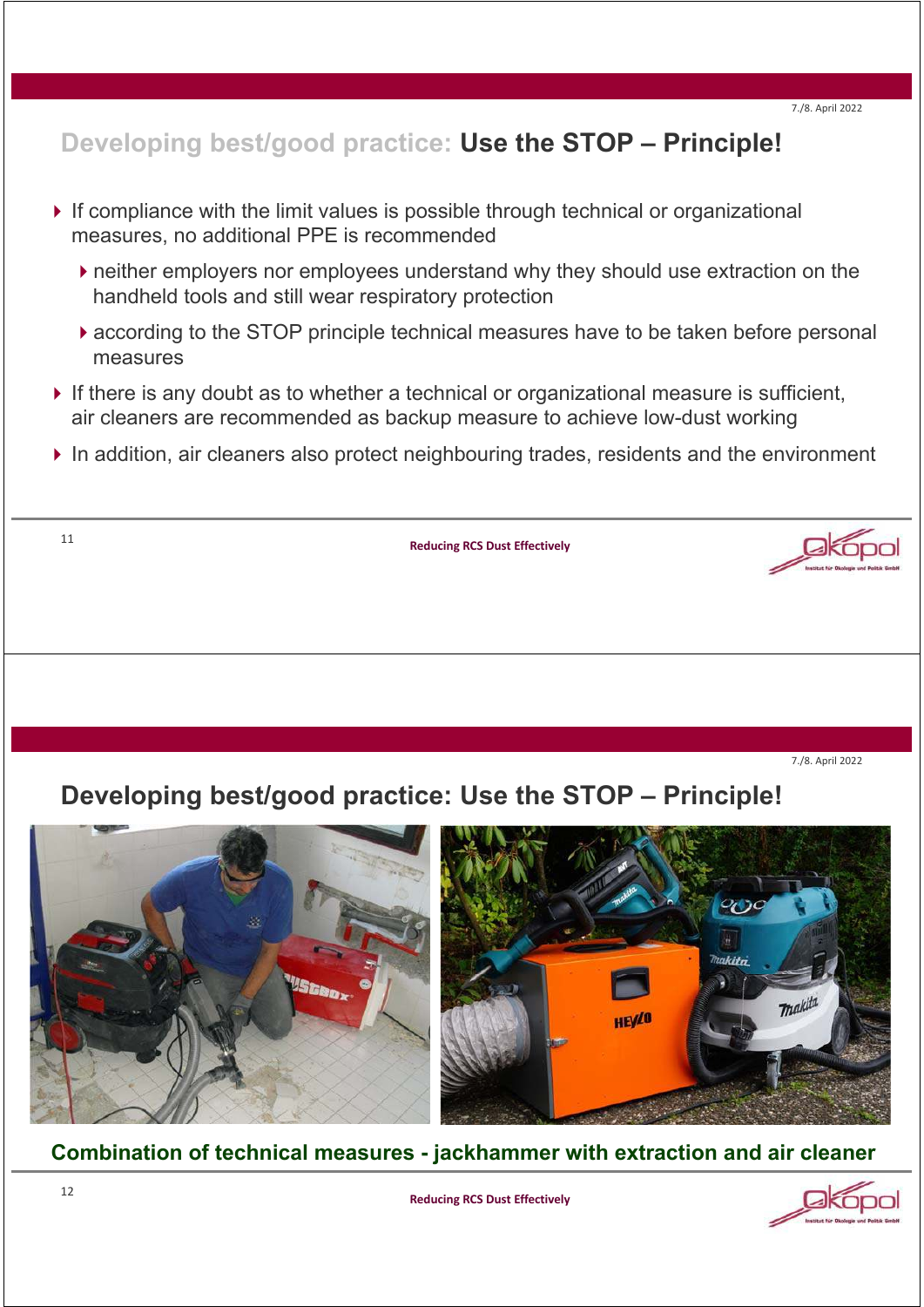## **Activity related exposures**

**Description of dust exposures during activities on construction sites (33 chapters)**

#### 2. Blasting

In sandblasting, surfaces are treated with an abrasive. Compressed air is used to generate a powerful jet of air that blasts the abrasive at high speed onto the surface to be treated. Although quartz sand is no longer permitted as an abrasive in most countries, silica dust is released from surfaces.



|                   |               |                    |  |                    |      |                       |                   | Flanagan (USA) 2006 |
|-------------------|---------------|--------------------|--|--------------------|------|-----------------------|-------------------|---------------------|
| activity          | <b>BG BAU</b> |                    |  | INAIL (Italy) 2019 |      | Easterbrook (GB) 2009 |                   |                     |
| abrasive blasting |               |                    |  |                    |      |                       | R65:<br>S64:      | GM 3.74<br>GM 0.24  |
|                   | R90:          | GM 2.43: 95 63.8   |  |                    | R04: | m 1.06                | R02: 18.66, 75.04 |                     |
| blasting, dry     | S90:          | GM 0.122; 95 2.819 |  |                    | S04: | m 0.092               | S02: 0.16, 1.22   |                     |
|                   | R38:          | GM 0.87: 95 4.97   |  |                    |      |                       |                   |                     |
| blasting, wet     | S38:          | GM 0.40:           |  | 95 0.332           |      |                       |                   |                     |

Sandblasting produces high concentrations of fine dust. Workers must generally be protected by full protective suits, if only because of the risk of injury from the parts flaking off the surfaces being treated. This also includes a helmet with forced ventilation.

**Reducing RCS Dust Effectively**



7./8. April 2022

### **The project report contains**

- Discussion of silica related diseases and silica content of construction materials
- ▶ Listing of European limit values for dusts
- ▶ 271 exposure data sets from 55 sources describe many activities on construction sites
- ▶ Low dust techniques
- Detailed discussion of the lack of effectiveness of respiratory protection on construction sites (especially with today's fashion for wearing beards).

### **Rühl® machine and air cleaner - is recommended, no respiratory protection Therefore, the combination of technical measures - extraction at the**



13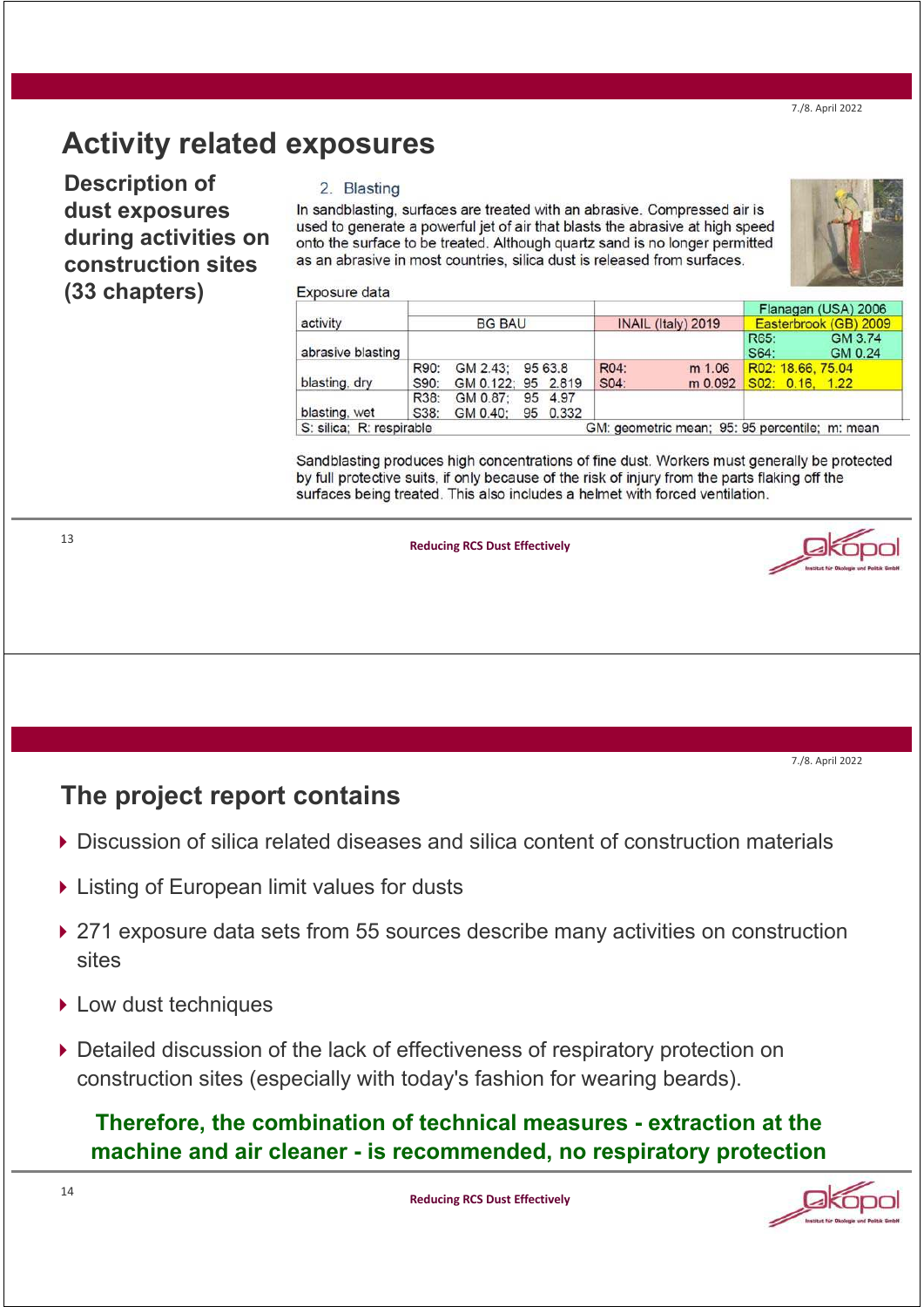## **Mapping of construction activities**

**Guide to low-dust, possibly dust-free work**

- **Low-dust work is possible in many activities.**
- **With some techniques it should be possible to work almost dust-free.**
- **If one technical measure is not sufficient to stay below the limit values, so technical measures must be combined.**

# **The goal is to work with low dust and not to generate dust, pollute the environment and wear respiratory protection.**

| 15 |                                         | <b>Reducing RCS Dust Effectively</b>                                                                                                                                               |                                                                                                                                        |                                     |  |                  |  |  |
|----|-----------------------------------------|------------------------------------------------------------------------------------------------------------------------------------------------------------------------------------|----------------------------------------------------------------------------------------------------------------------------------------|-------------------------------------|--|------------------|--|--|
|    |                                         |                                                                                                                                                                                    |                                                                                                                                        |                                     |  |                  |  |  |
|    |                                         |                                                                                                                                                                                    |                                                                                                                                        |                                     |  |                  |  |  |
|    |                                         |                                                                                                                                                                                    |                                                                                                                                        |                                     |  | 7./8. April 2022 |  |  |
|    |                                         | <b>Mapping of construction activities</b>                                                                                                                                          |                                                                                                                                        |                                     |  |                  |  |  |
|    | <b>Bricklayer</b>                       |                                                                                                                                                                                    |                                                                                                                                        |                                     |  |                  |  |  |
|    | <b>MIX THE MORTAR</b>                   | <b>O</b> use of large silos or One-Way                                                                                                                                             | use of bagged materials and                                                                                                            | · use of bagged materials           |  |                  |  |  |
|    | <b>LAYING STONES</b><br>WITHOUT CUTTING | [single-use] container<br>cleaning the site every day                                                                                                                              | extraction at the mixer                                                                                                                | · without cleaning                  |  |                  |  |  |
|    | <b>CUTTING STONES</b>                   | cutting dry with extraction,<br>indoors additional air cleaner<br>or<br>cutting wet with daily<br>fresh water;<br>cleaning the site every day                                      | C cutting wet                                                                                                                          | · cutting dry<br>without extraction |  |                  |  |  |
|    | REMOVING<br><b>BUILDING RUBBLE</b>      | push the debris together<br>with a robust hoover nozzle,<br>put the coarser debris into the<br>wheelbarrow and vacuum up<br>the remaining dust.<br>Indoors also use an air cleaner | the debris should be sprayed,<br>the coarser parts are placed<br>in a wheelbarrow or bucket,<br>the remaining debris is<br>vacuumed up | without protective measures         |  |                  |  |  |
|    | CLEANING                                | with vacuum cleaner                                                                                                                                                                |                                                                                                                                        | with broom                          |  |                  |  |  |
|    |                                         |                                                                                                                                                                                    |                                                                                                                                        |                                     |  |                  |  |  |
| 16 |                                         | И                                                                                                                                                                                  |                                                                                                                                        |                                     |  |                  |  |  |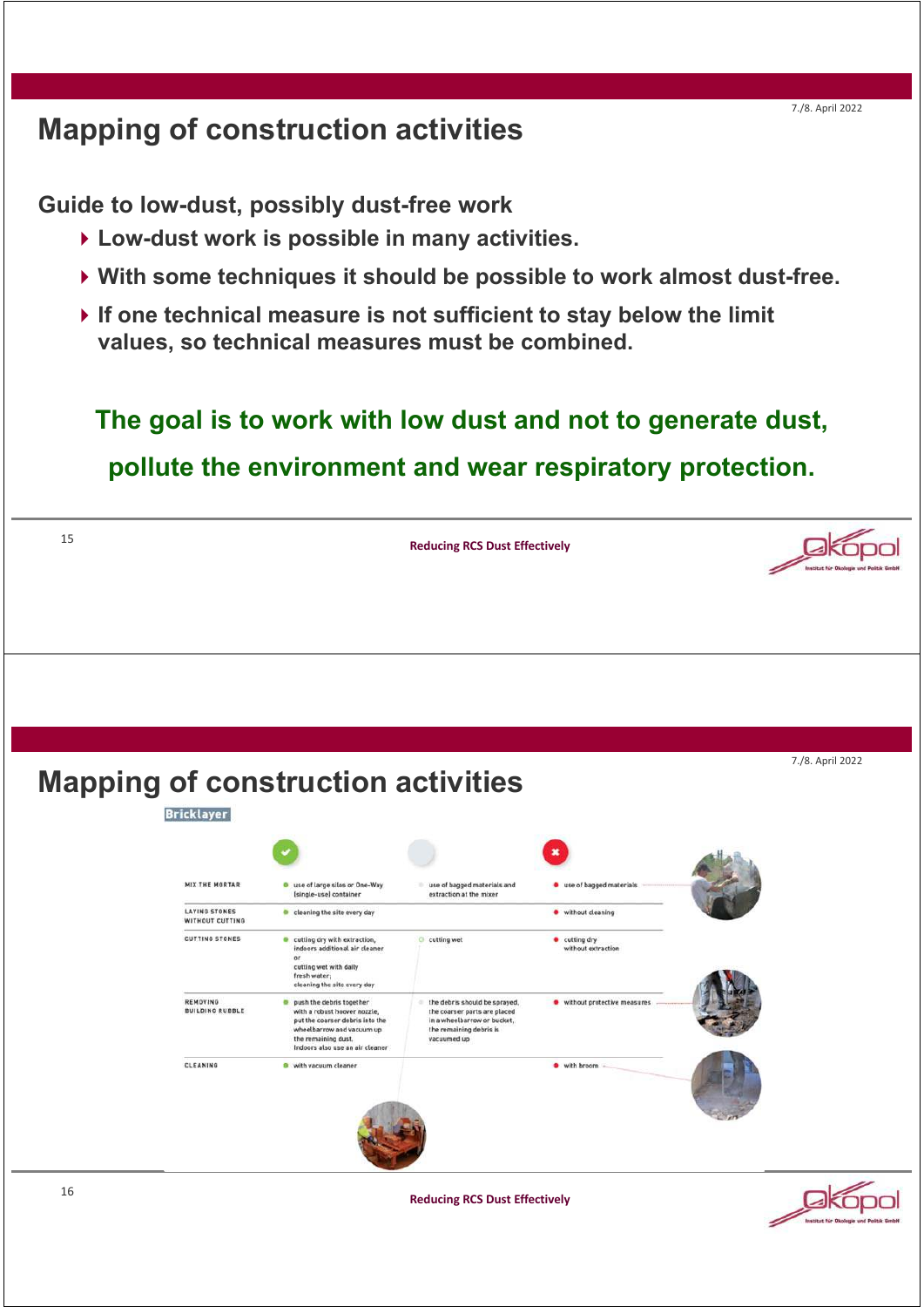

## **Innovations and problems**

### **Innovations**

**Dissolvable bags, Dorsicoat, Dustex, P1 System, Dust reducer, Hytile tilecutter, Maxit mörtelpad, Piranha Cutter, Ripper, Dustmonkey, …**

### **Problems**

**Cutting of roof tiles on the roof; dismantling scaffolding; dust collection bags in vacuum cleaners are too expensive; extraction systems for wall sawing with large saw blades; …** 



**The next step? Talk to the manufacturers to design a standardized disposal bag that can then be offered very cheaply as a kind of giveaway.**